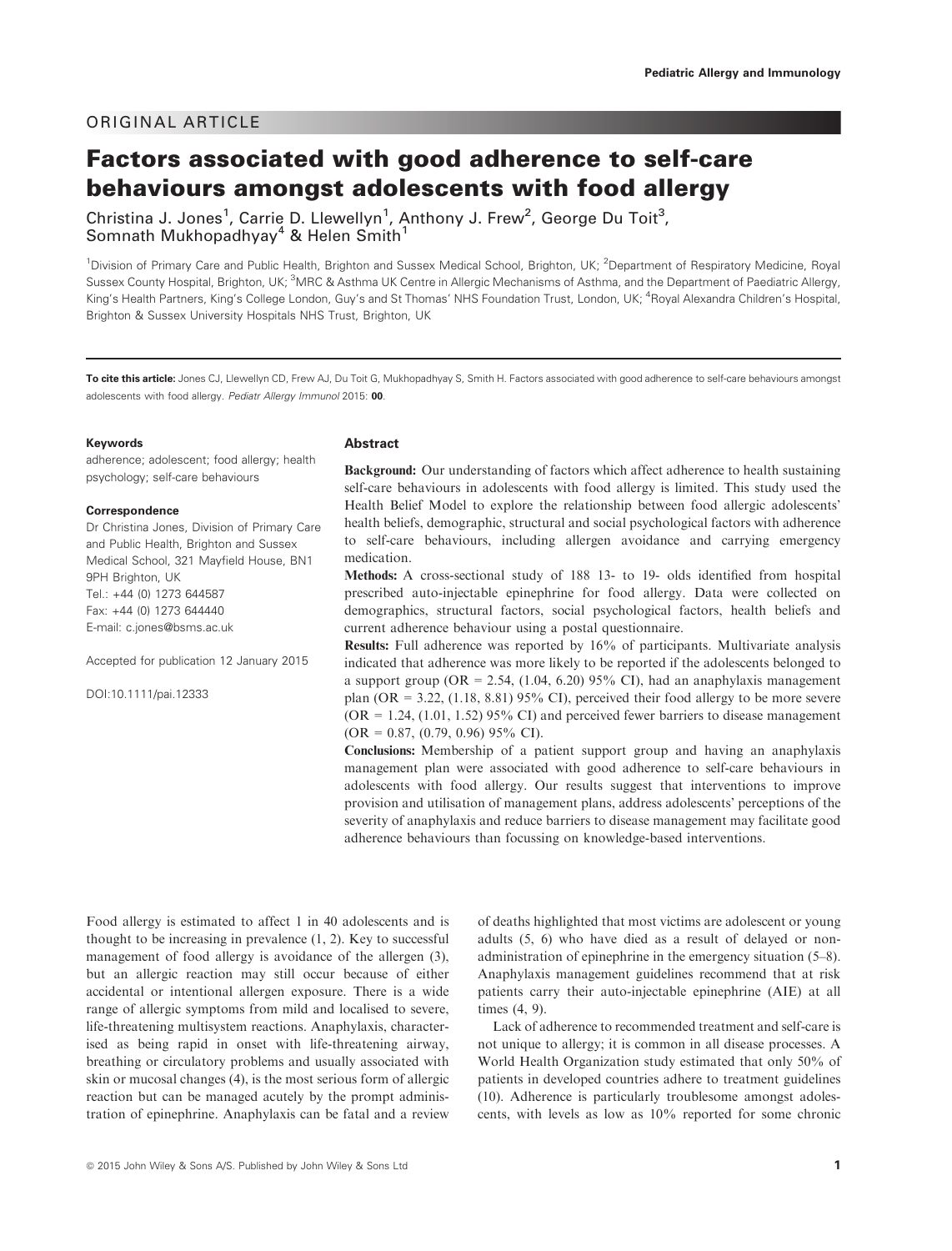conditions (11). There are no good quantitative estimates of adolescent adherence to carrying AIE, but estimates for patients of all ages range from 30% to 78% (12, 13). Barriers to using AIE in adolescents include not being able to decide when it is necessary to administer the device, unawareness of the severity of reactions, inappropriate optimism that the reaction will resolve on its own, fear and anxiety (14). Some adolescents also take risks by continuing to eat foods containing the allergen, not informing friends or peers of their food allergy or how they could help in the event of an acute reaction (15).

Traditionally, interventions to improve adherence to medication and self-care behaviours have been largely educational, aiming to improve patient knowledge. In these instances, the health professional is seen as the expert who is there to impart knowledge to the patient, and the patient as the obliging and willing recipient of this knowledge, who will comply accordingly (16, 17). Whilst research has shown that adherence is positively related to a patient's understanding of their disease and its management (18, 19), it is now widely recognised that knowledge alone is insufficient to change complex behaviours (20, 21). A review of strategies used to improve adherence concluded that for complex behaviours requiring lifestyle changes, addressing patients' health beliefs alongside providing patient education is a superior approach (19).

As adherence to self-care behaviours for individuals with food allergy involves a set of complex behaviours and lifestyle changes (such as avoiding foods and certain situations, in addition to carrying medication) prior to developing new initiatives to promote adherence amongst adolescents it is important to better understand the range of factors which are associated with good adherence as well as those that act as a

deterrent (11). A number of theories of health behaviour have been developed and one model used extensively to help understand patients' behaviour and treatment choices is the Health Belief Model (22) (Fig. 1). This model has been used in understanding parental adherence in two other atopic conditions, asthma (23) and atopic dermatitis (24) and has been successfully applied to adolescents with chronic conditions, particularly focussing on those with diabetes (25–28).

#### **Methods**

# Study design and procedure

In this cross-sectional study, adolescents aged 13–19 with a diagnosis of food allergy and AIE for management of severe allergic reactions were recruited from two paediatric allergy outpatient clinics in the south-east of England, UK. Participants unable to read, write or speak English were excluded. Participants were sent an invitation, participant information sheet, consent form and questionnaire. Individuals over 16 old were sent these documents directly but for younger participants, this pack was sent to their guardians with an assent form for the child. Questionnaires were returned to the research team by freepost. The South East Research Ethics Committee provided ethical approval (ref: 09/H1102/100).

The Health Belief Model proposes that adherence is mediated through demographic, social psychological (personality) and structural variables (knowledge about the condition, prior experience), in addition to specific health beliefs (22). The health beliefs perceived severity (beliefs about how serious the condition is and the related consequences of the condition) coupled



Figure 1 The Health Belief Model.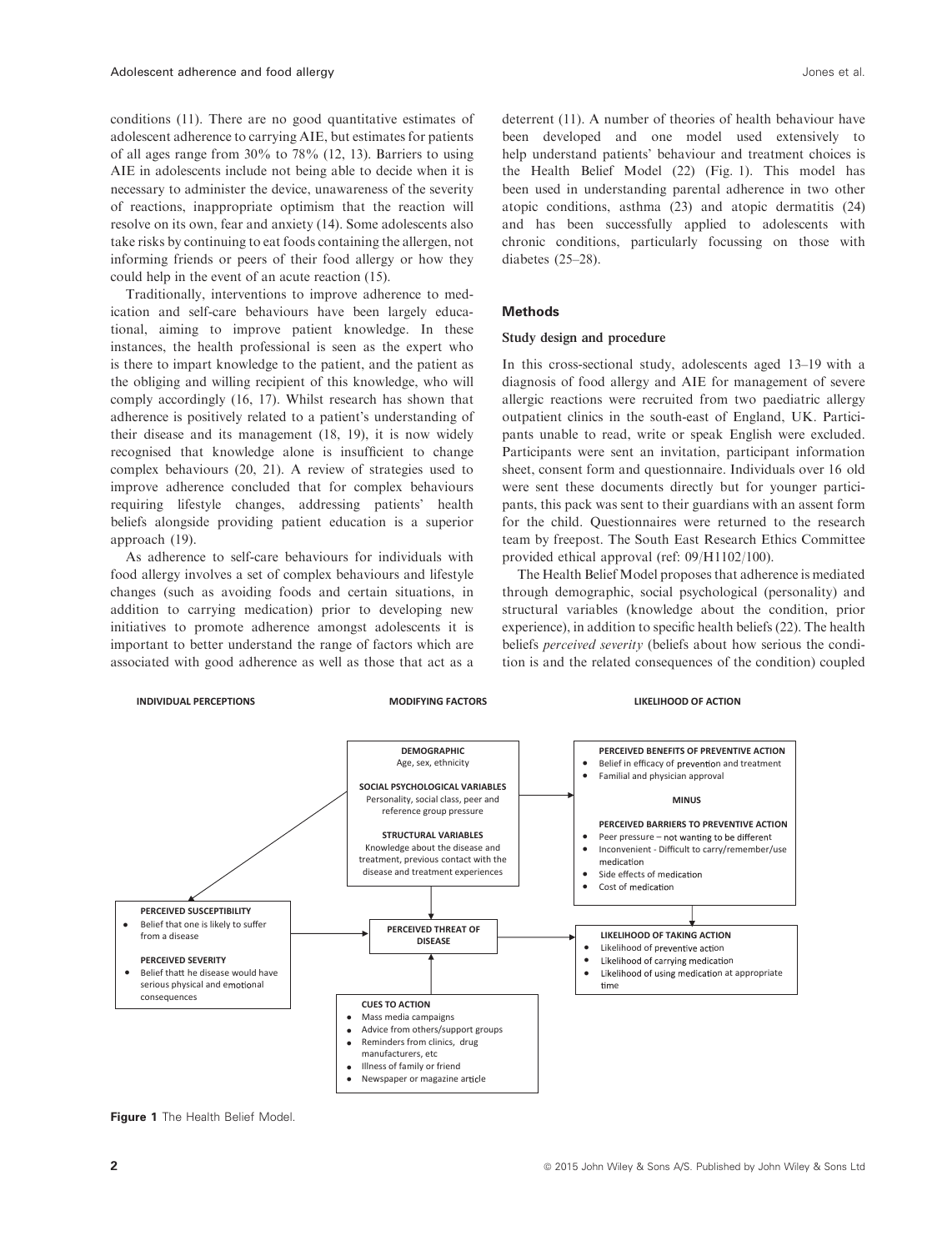with *perceived susceptibility* (the extent to which the individual feels at risk of being exposed/suffering from the condition) and cues to action, all contribute to the individual's perception of threat. The cues to action may be internal (e.g. bodily state or symptom) or external (e.g. reminder about doctor's appointment). The individual's perception of threat of a condition plus the perceived benefits (the effectiveness and availability of taking a particular course of action) and the perceived barriers (the negative aspects related to following the course of action) all contribute to the likelihood of adherence (Fig. 1).

#### Questionnaire content

#### Health beliefs

The HBM items included in this study were adapted from a widely used and validated questionnaire (29). This questionnaire includes 26 items measuring the five constructs identified in the model – perceived severity (three items), perceived susceptibility (three items), perceived benefits (six items), perceived barriers (seven items) and cues to action (seven items). All items were measured on a 5-point scale, anchored 1 (strongly disagree) and 5 (strongly agree) and summed across each construct, so that higher scores represented more strongly held beliefs. Validation of the factor structures has been reported previously (30).

#### Demographic, structural and social factors

Participants were asked about their demographic characteristics (age, gender and ethnicity).

Structural factors collected were food allergens, age at diagnosis, presence or not of concomitant asthma, date last seen by allergy specialist, anaphylaxis history (number of severe allergic reactions) and auto-injector use (number of occasions used and whether self-administered). Knowledge of correct management of an acute anaphylactic reaction with AIE was assessed by nine questions derived from manufacturer's guidelines. Correct responses were summed to provide a score for managing an acute serious reaction (range 0–9), higher scores greater knowledge (Fig. 2). The questions related to recognition of anaphylaxis, preparing the AIE for use (checking expiry date, removing cap), and administration (holding AIE correctly, possible use through clothing, injection site, length of time AIE should be held in place) and follow-up care. Participants were also asked about additional support (including possession of an anaphylaxis management plan and membership of an allergy or anaphylaxis patient support group). Confidence in using AIE was measured with a modified confidence scale, which included five-items about AIE administration (confidence in correct use, use without hesitation, demonstration to doctor, practising administration and ability to use) measured on a five-point Likert scale ranging from 'not sure at all' to 'absolutely sure' (31). The confidence scale ranged from 5 to 25 with high scores indicating greater confidence in using the device. The measure demonstrated good internal reliability (Cronbach's  $\alpha = 0.91$ ).

The social psychological factor assessed was optimism, this was chosen as optimism has been linked to taking proactive steps to protecting one's health, leading to better subjective wellbeing and physical health (32). Optimism was assessed using the revised Life Orientation Test (LOT-R) (33), but to minimise participant burden, four filler statements were excluded. This shortened version maintained good internal reliability (Cronbach's  $\alpha = 0.80$ ). Higher scores indicated greater optimism (range 0–24).

### Adherence to self-care behaviours

Participants were asked to respond to the statement 'I carry my auto-injector with me at all times' on a five-point Likert scale from 'always true' (1) to 'never true' (5). Adherence to carrying AIE is often used as a single-item measure of self-care (11–13). In food allergy, avoidance of the allergen is also an essential element of preventive self-care behaviours. So using the same Likert scale, we assessed the extent to which participants avoided allergen containing foods, enquired about ingredients when eating in restaurants and enquired about ingredients when eating at friends' houses. The score from the four items were then summed (range 5–20) with higher scores reflecting greater adherence. The internal reliability of this multi-item measure of self-care was acceptable (Cronbach's  $\alpha = 0.65$ ).

#### Statistical analysis

Statistical analyses were performed using SPSS version 15.0 SPSS Inc. Chicago, Illinois. USA. for Windows. Data imputation was used when scales had over half of the items present, but if more than half were missing that scale was not analysed for that participant. Imputation was achieved by calculating the mean of items present and substituting this value for the missing item. Kolmogorov–Smirnov and Shapiro–Wilk tests showed that even after logarithmic transformation the dependent variable (adherence to self-care behaviours) was not normally distributed. To enable multivariate analysis, adherence to self-care was converted into a binary measure with adherence defined as those who responded 'always true' to all self-care behaviour items. Nonparametric bivariate associa-



Figure 2 Percentage of participants responding correctly to each knowledge item ( $n = 188$ ).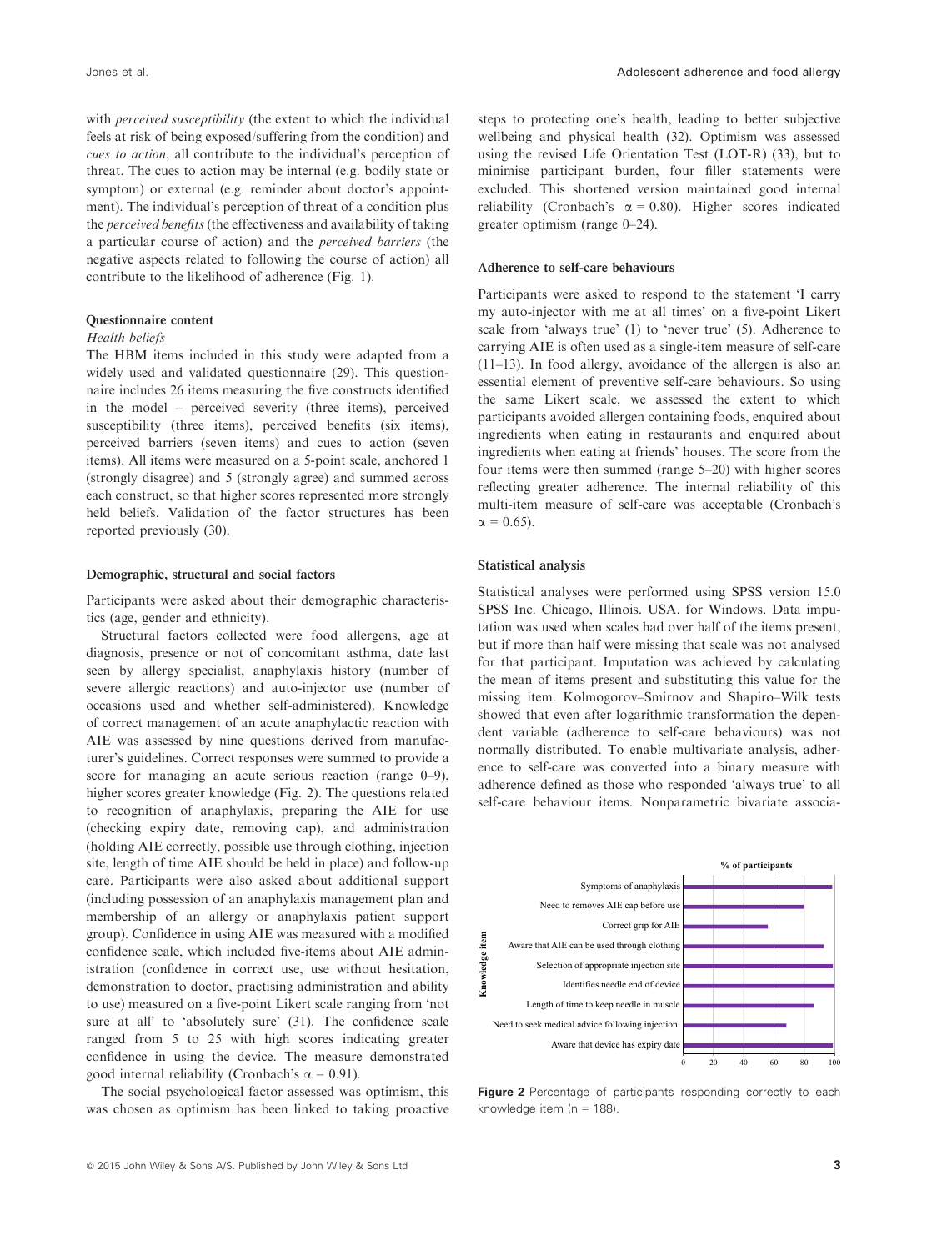tions (Spearman's point-biserial) were conducted between adherence to self-care behaviours and demographic characteristics, social psychological factors, structural factors and health beliefs. To explain variance in adherence to self-care behaviours, a stepwise logistic regression was conducted. To maximise the ratio of sample size to variables, only those variables which showed significant bivariate associations were included in the regression analysis. Effect sizes generated by the models were assessed using Nagelkerke's  $R^2$  and the classification tables. The Hosmer and Lemeshow test of goodness of fit and chi-square test were used to assess overall fit of the model. To ensure that the parameters of the regression models had not been affected by multicollinearity, the tolerance and VIF statistics were tested by linear regression analysis.

# **Results**

Of the 558 adolescents contacted, 204 questionnaires were returned, of which 16 were ineligible (eight were unknown at address, three had outgrown their food allergy, and five had no prescription for AIE) giving an adjusted response rate of 34% (188/542).

#### Descriptive results

Demographic factors

The mean age of participants was 15 (s.d.  $= 1.7$ ) with an equal distribution of males and females (50%). The majority of patients (82%) described themselves as white (Table 1).

### Structural factors

The most frequently reported food allergies were nuts (tree nut 79%, peanut 73%), less common were egg (20%), fish (13%), shellfish (9%), dairy (7%), wheat (3%) and soya (1%). Two or more food allergies were reported by 59% of adolescents  $(n = 111)$ . Age at diagnosis, presence of concomitant asthma, date last seen by allergy specialist, anaphylaxis history and auto-injector use (number of occasions used and whether selfadministered) are reported in Table 1.

Knowledge of how to use auto-injectableepinephrine. Knowledge scores were high with a mean of 7.78 (s.d. =  $0.95$ , range =  $5-9$ ).  $18\%$  (n = 34) participants were able to identify correctly all steps correct administration and scored the maximum of nine. Poor knowledge was particularly prevalent in two areas, knowing how to hold the AIE (44% incorrect) and the need to always seek medical advice following administration of AIE in case of a biphasic reaction (32% incorrect) (Fig. 2).

Confidence in using auto-injectable epinephrine. Participants reported high confidence in their ability to use AIE, with 40% feeling 'sure' and 37% feeling 'absolutely sure' of their ability to correctly use AIE ( $M = 18.63$ , s.d. = 4.53).

Support. Over half (56%) of adolescents reported having an anaphylaxis management plan and almost a third (31%) belonged to an anaphylaxis or allergy support group (Table 1).

Table 1 Demographic, structural and adherence characteristics of participants (n = 188)

| Demographic                                         |                     |
|-----------------------------------------------------|---------------------|
| Gender (% male)                                     | 50                  |
| Age (yr) Mean (s.d.), range                         | 14.96 (1.66), 13-19 |
| Ethnicity (%)                                       |                     |
| White                                               | 81.5                |
| <b>Black</b>                                        | 6.0                 |
| Mixed Race                                          | 7.0                 |
| Asian                                               | 3.7                 |
| Other                                               | 1.6                 |
| Structural                                          |                     |
| Age of food allergy diagnosis (yr)                  |                     |
| Mean (s.d.), range                                  | 4.74 (4.50), 0-17   |
| Last saw a doctor about food allergy (months)       |                     |
| Mean (s.d.), range                                  | 12.43 (9.87), 1-48  |
| Experienced anaphylaxis (% yes)                     | 57                  |
| Number of anaphylactic reactions                    |                     |
| Mean (s.d.)                                         | 1.12(1.68)          |
| 0 anaphylactic reactions (%)                        | 43                  |
| 1 anaphylactic reactions                            | 33                  |
| 2 or more anaphylactic reactions                    | 24                  |
| Personal use of AIE (% yes)                         | 4                   |
| Number of times self-administered AIF               |                     |
| Mean (s.d.)                                         | 0.10(0.66)          |
| Range                                               | $0 - 8$             |
| AIE administered by others (% yes)                  | 18                  |
| Number of times other has administered AIE for them |                     |
| Mean (s.d.)                                         | 0.27(0.72)          |
| Range                                               | $0 - 5$             |
| Diagnosis of asthma (% yes)                         | 63                  |
| Member of an anaphylaxis or allergy                 | 31                  |
| support group (% yes)                               |                     |
| Has a management plan for their                     | 56                  |
| anaphylaxis (% yes)                                 |                     |
| Adherence                                           |                     |
| Carries AIE at all times (% 'always true')          | 41                  |
| Adherent to all self-care behaviours                | 30                  |
| (% always adherent)                                 |                     |

# Social psychological factors

Personality. Higher scores on the LOT-R indicate greater optimism. In our sample, moderate levels of optimism were reported with a mean of  $14.63$  (s.d. = 4.00, range 4–24).

## Health Beliefs

Perceived severity. Participants viewed their food allergy to be relatively severe with a mean of  $11.40$  (s.d. = 2.55, range 3–15).

Perceived susceptibility. Participants perceived themselves to be at moderate risk of suffering a serious allergic reaction  $(\text{mean} = 9.64, \text{ s.d.} = 2.60, \text{ range } 3 - 15).$ 

Perceived benefits. Participants were largely able to see the benefits of their medication and following avoidance advice  $(\text{mean} = 20.81, \text{ s.d.} = 3.23, \text{ range } 11-30).$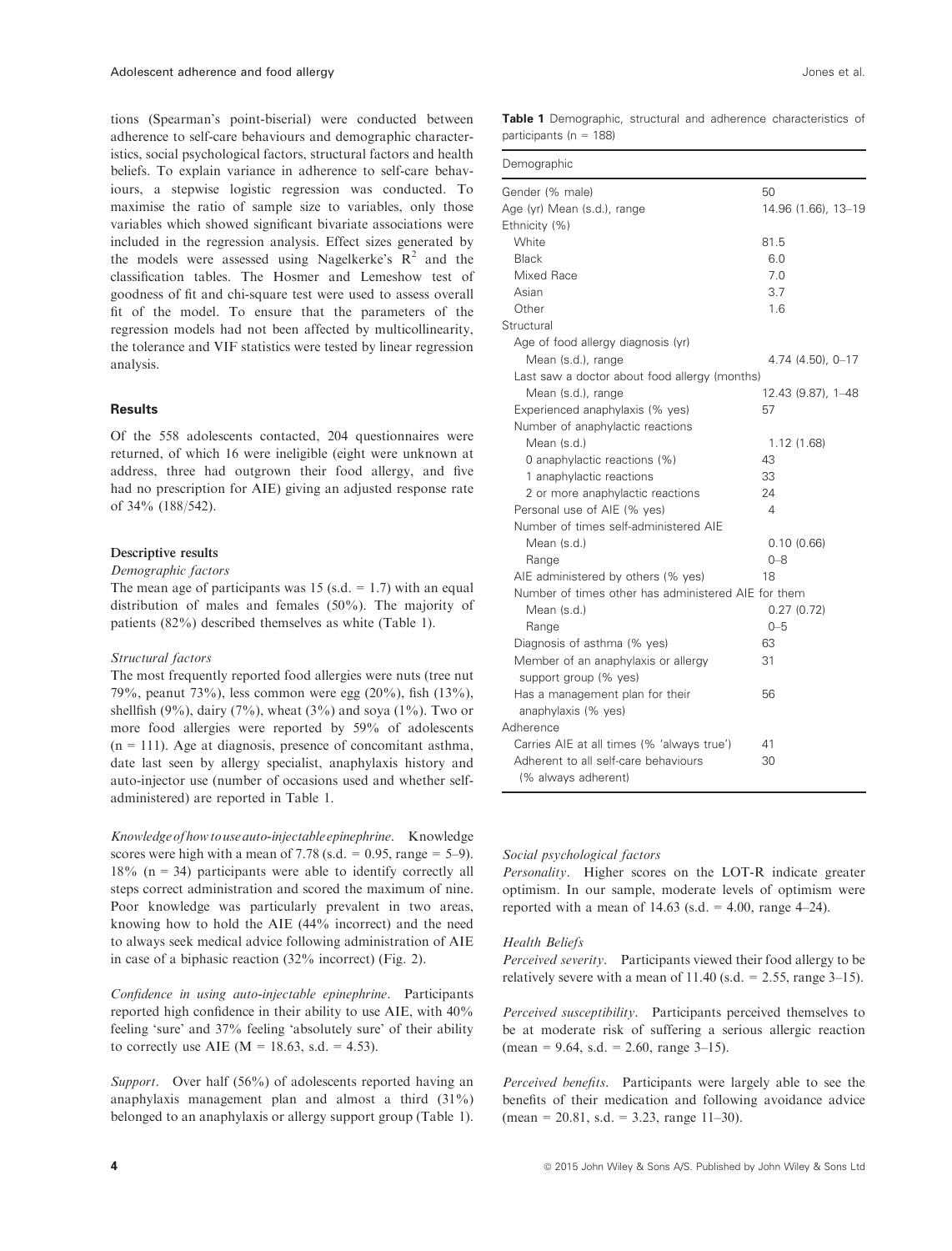Perceived barriers. Participants reported strong feelings towards the barriers regarding the management of food allergy and medication (mean = 20.09, s.d. = 4.75, range  $7-31$ ).

Cues to action. Participants agreed with the statements that prompts or cues were likely to improve adherence  $(\text{mean} = 22.16, \text{ s.d.} = 6.53, \text{ range } 7-35).$ 

#### Adherence to self-care behaviours

Full adherence was reported by 30 (16%) adolescents, who responded 'always true' to each of the four self-care behaviours measured. (Table 2).

# Inferential results

# Relationships between adherence to self-care behaviours and explanatory measures

Adherence to desirable self-care behaviours were correlated with being a member of a support group  $(r_{pb} = 0.25)$ ,  $p = 0.001$ ), having an anaphylaxis management plan  $(r_{\text{nb}} = 0.22, p = 0.003)$ , having greater confidence in using their AIE ( $r_{pb} = 0.23$ ,  $p = 0.002$ ), perceiving food allergy to be more serious  $(r_{pb} = 0.19, p = 0.010)$  and perceiving fewer barriers to management ( $r_{pb} = -0.23$ , p = 0.002). Variables not correlated with reported adherence included demographic factors (age, gender, ethnicity), structural factors (age at which food allergy diagnosed, allergy specialist consultations, number of anaphylactic reactions, previous AIE use, knowledge of AIE and co-morbid asthma), social psychological factors (optimism), and the health beliefs related to perceived susceptibility, benefits and cues to action (Table 3).

#### Multivariate associations of adherence to self-care behaviours

A logistic regression analysis was performed using the five factors identified as being significantly correlated with adherence to self-care behaviours (belonging to an allergy/anaphylaxis support group, having an anaphylaxis management plan, confidence in using AIE, perceived severity and perceived barriers) (Table 4). This further analysis demonstrated that adherence to self-care behaviours was greater in those who belonged to a support group (OR = 2.54,  $(1.04, 6.20)$  95% CI), had an anaphylaxis management plan  $(OR = 3.22, (1.18, 8.81))$ 95% CI), perceived their food allergy to be more severe  $(OR = 1.24, (1.01, 1.52) 95\% \text{ CI})$  and perceived fewer barriers to disease management (OR = 0.87,  $(0.79, 0.96)$  95% CI).

**Table 2** Response to individual items on adherence scale ( $n = 188$ )

| Adherence item                                                                 | % responding<br>always true |
|--------------------------------------------------------------------------------|-----------------------------|
| I try to avoid foods which I know<br>I am allergic to                          | 85                          |
| When I eat in a restaurant I ask about<br>the ingredients which have been used | 42                          |
| When I eat at a friend's house I ask<br>about ingredients which have been used | 35                          |
| I carry my auto-injector with me at all times                                  | 41                          |

However, confidence in managing an allergic reaction was no longer found to have significant associations with adherence. There was no evidence of collinearity between independent variables and the Hosmer and Lemeshow test provided evidence of good model fit ( $\chi^2(8) = 6.02$ , p = 0.65).

### **Discussion**

In this study, food allergic adolescents reported varying levels of adherence to the different self-care behaviours necessary to avoid allergic reactions. Whilst most generally tried to avoid foods which they knew they were allergic to (85%), less were adherent to asking about ingredients when eating in restaurants (42%) or at friends' houses (35%). Forty-one per cent reported carrying their AIE at all times. Overall adherence was poor; only 16% of participants were adherent to all the aspects of self-care investigated. Using the Health Belief Model, we explored the relationship between health beliefs and demographic, structural and social psychological factors and adherence to self-care behaviours. Two structural factors were associated with better adherence; having an anaphylaxis management plan was associated with threefold better adherence to self-care behaviours and being a member of an anaphylaxis, and/or allergy support group was associated with over twofold better adherence. Adolescents who perceived their food allergy to be more severe and reported fewer barriers to managing their food allergy, also tended to report good adherence.

Current guidelines advise health professionals to provide anaphylaxis management plans (4, 9, 34) to promote patient empowerment and better health outcomes. There is no robust trial evidence for the utilisation of management plans in anaphylaxis, but there are case series to justify their use and our data add further supportive evidence (35). Whilst use of management plans is advocated in guidelines and clinical texts, less than three-fifths (56%) of adolescents surveyed had one highlighting the need for health professionals to improve provision of anaphylaxis management plans. The under-promotion of management plans by clinicians has been documented in other conditions, for example asthma (36). Given the serious and potentially life-threatening consequences of anaphylaxis, research is needed to understand why anaphylaxis management plans are sometimes not provided and to identify ways to encourage health professionals to initiate and monitor the use of anaphylaxis management plans.

Amongst participants in our study we found no association between their knowledge of adrenaline use and their selfadherence, challenging the commonly held assumption that it is poor knowledge of managing anaphylaxis that is the underlying reason for non-adherence. Instead our psychological approach identified how adolescents' perceptions of disease severity and the barriers to managing food allergy influenced adherence. Although this is the first study to directly assess the health beliefs of patients with atopy, perceptions of disease severity have been identified as an important predictor of parental adherence in asthma (23) and atopic dermatitis (24) suggesting that this psychological construct may be particu-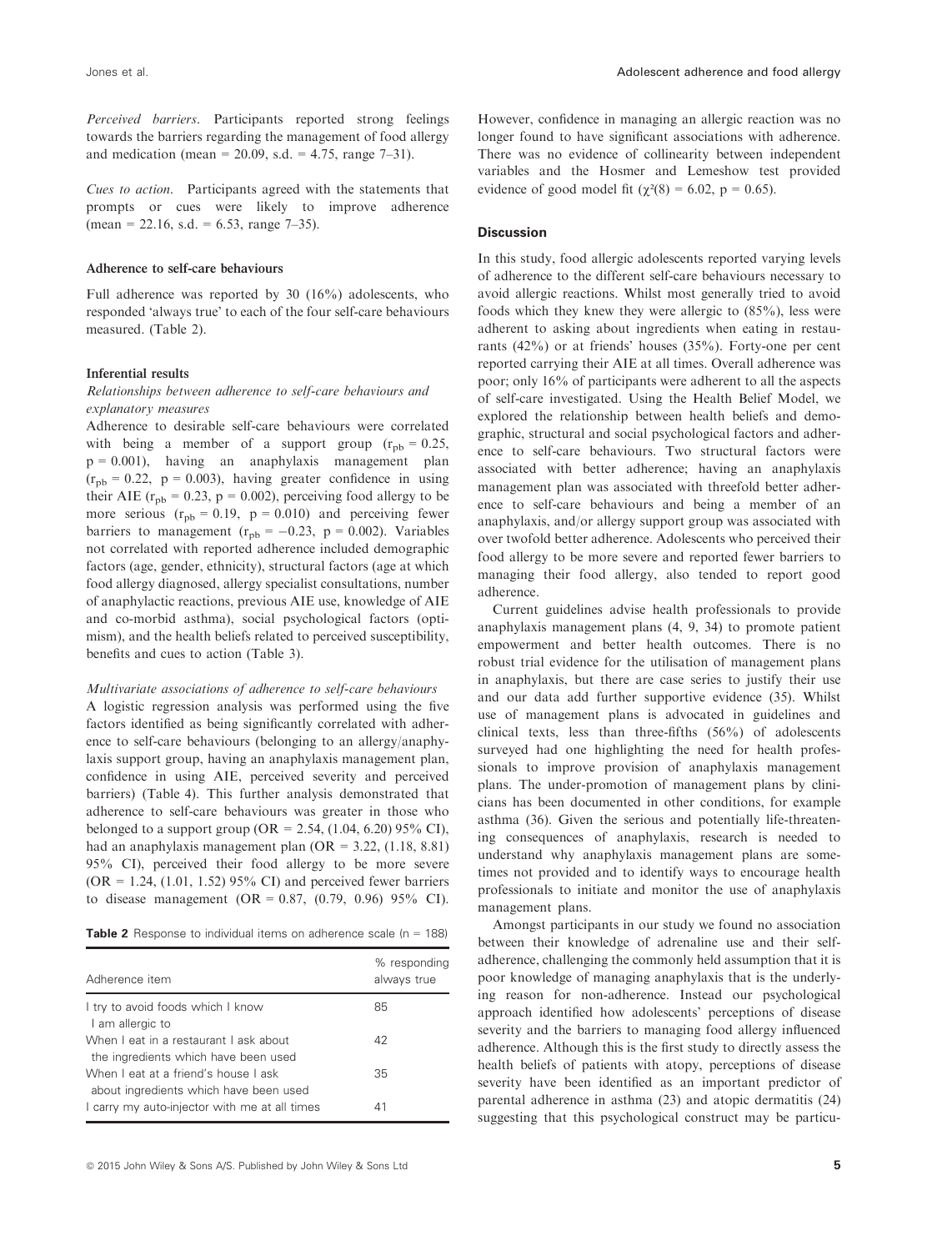| Table 3 Spearman's correlations between independent measures and adherence to self-care behaviours |                          |        |         |      |         |         |                                                                                                                                                                                                                                                                                                                                                                                  |           |                          |             |                                     |                   |                |                                                       |                |                  |                |                |               |
|----------------------------------------------------------------------------------------------------|--------------------------|--------|---------|------|---------|---------|----------------------------------------------------------------------------------------------------------------------------------------------------------------------------------------------------------------------------------------------------------------------------------------------------------------------------------------------------------------------------------|-----------|--------------------------|-------------|-------------------------------------|-------------------|----------------|-------------------------------------------------------|----------------|------------------|----------------|----------------|---------------|
|                                                                                                    | $\overline{\phantom{0}}$ | $\sim$ | S       | 4    | LO      | $\circ$ | $\overline{ }$                                                                                                                                                                                                                                                                                                                                                                   | $\infty$  | $\circ$                  | $\supseteq$ | $\overline{\overline{\overline{}}}$ | $\overline{C}$    | $\tilde{c}$    | $\overline{4}$                                        | $\frac{15}{2}$ | $\frac{6}{1}$    | $\overline{1}$ | $\frac{8}{10}$ | $\frac{0}{2}$ |
| Adherence                                                                                          | 0.01                     | 0.11   | $-0.05$ | 0.13 | $-0.12$ | 0.07    | 0.14                                                                                                                                                                                                                                                                                                                                                                             | 0.08      | $0.25***$                | $0.22***$   | 0.004                               | 0.02              | $0.23**$       |                                                       | $-0.10$        | $0.19**$<br>0.01 | 0.10           | $-0.23**$      | $-0.14$       |
| 1. Age                                                                                             | $\overline{1}$           | 0.03   | 0.08    | 0.07 | 0.06    | 0.05    | 0.11                                                                                                                                                                                                                                                                                                                                                                             | 0.08      | $-0.02$                  | $-0.18*$    | $-0.02$                             | $-0.20*$<br>-0.04 | 0.09           | $\begin{array}{c} 0.12 \\ -0.12 \\ -0.12 \end{array}$ | $-0.03$        |                  | $-0.06$        | 0.06           | $-0.15*$      |
| 2. Gender                                                                                          |                          |        | 0.07    | 0.09 | $-0.03$ | $-0.05$ | 0.09                                                                                                                                                                                                                                                                                                                                                                             | 0.01      | $-0.06$                  | 0.07        | 0.04                                |                   | $-0.13$        |                                                       | 0.00           | $0.16*$          | $-0.003$       | $-0.17*$       | 0.09          |
| 3. Ethinicity                                                                                      |                          |        |         | 0.02 | $-0.07$ | $-0.04$ | $-0.03$                                                                                                                                                                                                                                                                                                                                                                          | $-0.03$   | $-0.10$                  | 0.03        | 0.14                                | $-0.17*$          | 0.04           | $-0.01$                                               | $-0.02$        | 0.08             | $-0.01$        | 0.07           |               |
| 4. Age of                                                                                          |                          |        |         |      | 0.003   | 0.01    | $-0.02$                                                                                                                                                                                                                                                                                                                                                                          | $-0.18*$  | $0.26***$                | $-0.07$     | $-0.15$                             | $-0.16$           | $-0.13$        | $-0.09$                                               | 0.03           | $-0.11$          | 0.11           | 0.02           | 0.01          |
| diagnosis of                                                                                       |                          |        |         |      |         |         |                                                                                                                                                                                                                                                                                                                                                                                  |           |                          |             |                                     |                   |                |                                                       |                |                  |                |                |               |
| food allergy                                                                                       |                          |        |         |      |         |         |                                                                                                                                                                                                                                                                                                                                                                                  |           |                          |             |                                     |                   |                |                                                       |                |                  |                |                |               |
| 5. Last seen                                                                                       |                          |        |         |      |         | 0.02    | $-0.19*$                                                                                                                                                                                                                                                                                                                                                                         | 0.003     | $-0.17*$                 | $-0.09$     | 0.06                                | $-0.004$          | $-0.25***$     | $-0.02$                                               | $-0.17*$       | $-0.20**$        | 0.02           | 0.02           | 0.05          |
| by an allergist                                                                                    |                          |        |         |      |         |         |                                                                                                                                                                                                                                                                                                                                                                                  |           |                          |             |                                     |                   |                |                                                       |                |                  |                |                |               |
| 6. Experienced                                                                                     |                          |        |         |      |         |         | 0.09                                                                                                                                                                                                                                                                                                                                                                             | $0.34***$ | 0.08                     | 0.01        | 0.08                                | $-0.04$           | $-0.01$        | $-0.01$                                               | $0.25***$      | 0.12             | $-0.05$        | $-0.07$        | $-0.09$       |
| anaphylaxis                                                                                        |                          |        |         |      |         |         |                                                                                                                                                                                                                                                                                                                                                                                  |           |                          |             |                                     |                   |                |                                                       |                |                  |                |                |               |
| 7. Previous AIE                                                                                    |                          |        |         |      |         |         | $\begin{array}{c} \rule{0pt}{2.5ex} \rule{0pt}{2.5ex} \rule{0pt}{2.5ex} \rule{0pt}{2.5ex} \rule{0pt}{2.5ex} \rule{0pt}{2.5ex} \rule{0pt}{2.5ex} \rule{0pt}{2.5ex} \rule{0pt}{2.5ex} \rule{0pt}{2.5ex} \rule{0pt}{2.5ex} \rule{0pt}{2.5ex} \rule{0pt}{2.5ex} \rule{0pt}{2.5ex} \rule{0pt}{2.5ex} \rule{0pt}{2.5ex} \rule{0pt}{2.5ex} \rule{0pt}{2.5ex} \rule{0pt}{2.5ex} \rule{0$ | 0.13      | $-0.07$                  | $-0.05$     | $-0.08$                             | $-0.13$           | 0.10           | $-0.03$                                               | 0.08           | $-0.01$          | $-0.15*$       | $-0.05$        | $-0.04$       |
| use on self                                                                                        |                          |        |         |      |         |         |                                                                                                                                                                                                                                                                                                                                                                                  |           |                          |             |                                     |                   |                |                                                       |                |                  |                |                |               |
| 8. Treated with                                                                                    |                          |        |         |      |         |         |                                                                                                                                                                                                                                                                                                                                                                                  |           | 0.01                     | $-0.02$     | 0.09                                | 0.10              | 0.04           | $-0.07$                                               | $0.21***$      | 0.14             | $-0.05$        | $-0.04$        | $-0.05$       |
| AIE by other                                                                                       |                          |        |         |      |         |         |                                                                                                                                                                                                                                                                                                                                                                                  |           |                          |             |                                     |                   |                |                                                       |                |                  |                |                |               |
| 9. Member of a                                                                                     |                          |        |         |      |         |         |                                                                                                                                                                                                                                                                                                                                                                                  |           | $\overline{\phantom{a}}$ | $0.20**$    | 0.04                                | 0.15              | $0.38***$      | 0.02                                                  | 0.10           | $0.22***$        | $-0.12$        | $-0.14$        | $-0.03$       |
| support group                                                                                      |                          |        |         |      |         |         |                                                                                                                                                                                                                                                                                                                                                                                  |           |                          |             |                                     |                   |                |                                                       |                |                  |                |                |               |
| 10. Anaphylaxis                                                                                    |                          |        |         |      |         |         |                                                                                                                                                                                                                                                                                                                                                                                  |           |                          |             | 0.07                                | 0.05              | $0.21**$       | 0.03                                                  | 0.06           | 0.11             | 0.04           | $-0.02$        | 0.11          |
| management                                                                                         |                          |        |         |      |         |         |                                                                                                                                                                                                                                                                                                                                                                                  |           |                          |             |                                     |                   |                |                                                       |                |                  |                |                |               |
| plan                                                                                               |                          |        |         |      |         |         |                                                                                                                                                                                                                                                                                                                                                                                  |           |                          |             |                                     |                   |                |                                                       |                |                  |                |                |               |
| 11. Has asthma                                                                                     |                          |        |         |      |         |         |                                                                                                                                                                                                                                                                                                                                                                                  |           |                          |             | I                                   | $-0.01$           | $0.15$<br>0.15 | $-0.05$<br>$-0.01$                                    | 0.07           | 0.07             | 0.10           | $-0.16*$       | $-0.13$       |
| 12. Knowledge                                                                                      |                          |        |         |      |         |         |                                                                                                                                                                                                                                                                                                                                                                                  |           |                          |             |                                     | $\bar{1}$         |                |                                                       | $-0.06$        | $-0.03$          | $-0.02$        | $-0.05$        | 0.10          |
| of AIE use                                                                                         |                          |        |         |      |         |         |                                                                                                                                                                                                                                                                                                                                                                                  |           |                          |             |                                     |                   |                |                                                       |                |                  |                |                |               |
| 13. Confidence                                                                                     |                          |        |         |      |         |         |                                                                                                                                                                                                                                                                                                                                                                                  |           |                          |             |                                     |                   |                | $\frac{1}{2}$                                         | $-0.02$        | 0.09             | 0.03           | $-0.23**$      | $-0.09$       |
| 14. Optimism                                                                                       |                          |        |         |      |         |         |                                                                                                                                                                                                                                                                                                                                                                                  |           |                          |             |                                     |                   |                | $\bar{\bar{1}}$                                       | $-0.13$        | $-0.17*$         | 0.11           | $-0.16*$       | 0.03          |
| 15. Perceived                                                                                      |                          |        |         |      |         |         |                                                                                                                                                                                                                                                                                                                                                                                  |           |                          |             |                                     |                   |                |                                                       | $\bar{1}$      | $0.41***$        | $-0.06$        | 0.12           | 0.10          |
| susceptibility                                                                                     |                          |        |         |      |         |         |                                                                                                                                                                                                                                                                                                                                                                                  |           |                          |             |                                     |                   |                |                                                       |                |                  |                |                |               |
| 16. Perceived                                                                                      |                          |        |         |      |         |         |                                                                                                                                                                                                                                                                                                                                                                                  |           |                          |             |                                     |                   |                |                                                       |                | $\overline{1}$   | $-0.13$        | 0.09           | 0.06          |
| severity                                                                                           |                          |        |         |      |         |         |                                                                                                                                                                                                                                                                                                                                                                                  |           |                          |             |                                     |                   |                |                                                       |                |                  |                |                |               |
| 17. Perceived                                                                                      |                          |        |         |      |         |         |                                                                                                                                                                                                                                                                                                                                                                                  |           |                          |             |                                     |                   |                |                                                       |                |                  |                | $-0.10$        | 0.01          |
| benefits                                                                                           |                          |        |         |      |         |         |                                                                                                                                                                                                                                                                                                                                                                                  |           |                          |             |                                     |                   |                |                                                       |                |                  |                |                |               |
| 18. Perceived                                                                                      |                          |        |         |      |         |         |                                                                                                                                                                                                                                                                                                                                                                                  |           |                          |             |                                     |                   |                |                                                       |                |                  |                |                | 0.08          |
| barriers                                                                                           |                          |        |         |      |         |         |                                                                                                                                                                                                                                                                                                                                                                                  |           |                          |             |                                     |                   |                |                                                       |                |                  |                |                |               |
| 19. Cues to                                                                                        |                          |        |         |      |         |         |                                                                                                                                                                                                                                                                                                                                                                                  |           |                          |             |                                     |                   |                |                                                       |                |                  |                |                |               |
| action                                                                                             |                          |        |         |      |         |         |                                                                                                                                                                                                                                                                                                                                                                                  |           |                          |             |                                     |                   |                |                                                       |                |                  |                |                |               |
| $p < 0.05$ *, $p < 0.01$ **, $p < 0.001$ ***                                                       |                          |        |         |      |         |         |                                                                                                                                                                                                                                                                                                                                                                                  |           |                          |             |                                     |                   |                |                                                       |                |                  |                |                |               |

 $p < 0.05$ \*,  $p < 0.001$ \*\*.

Adolescent adherence and food allergy **Adolescent** adherence and food allergy **Adolescent** adherence and food allergy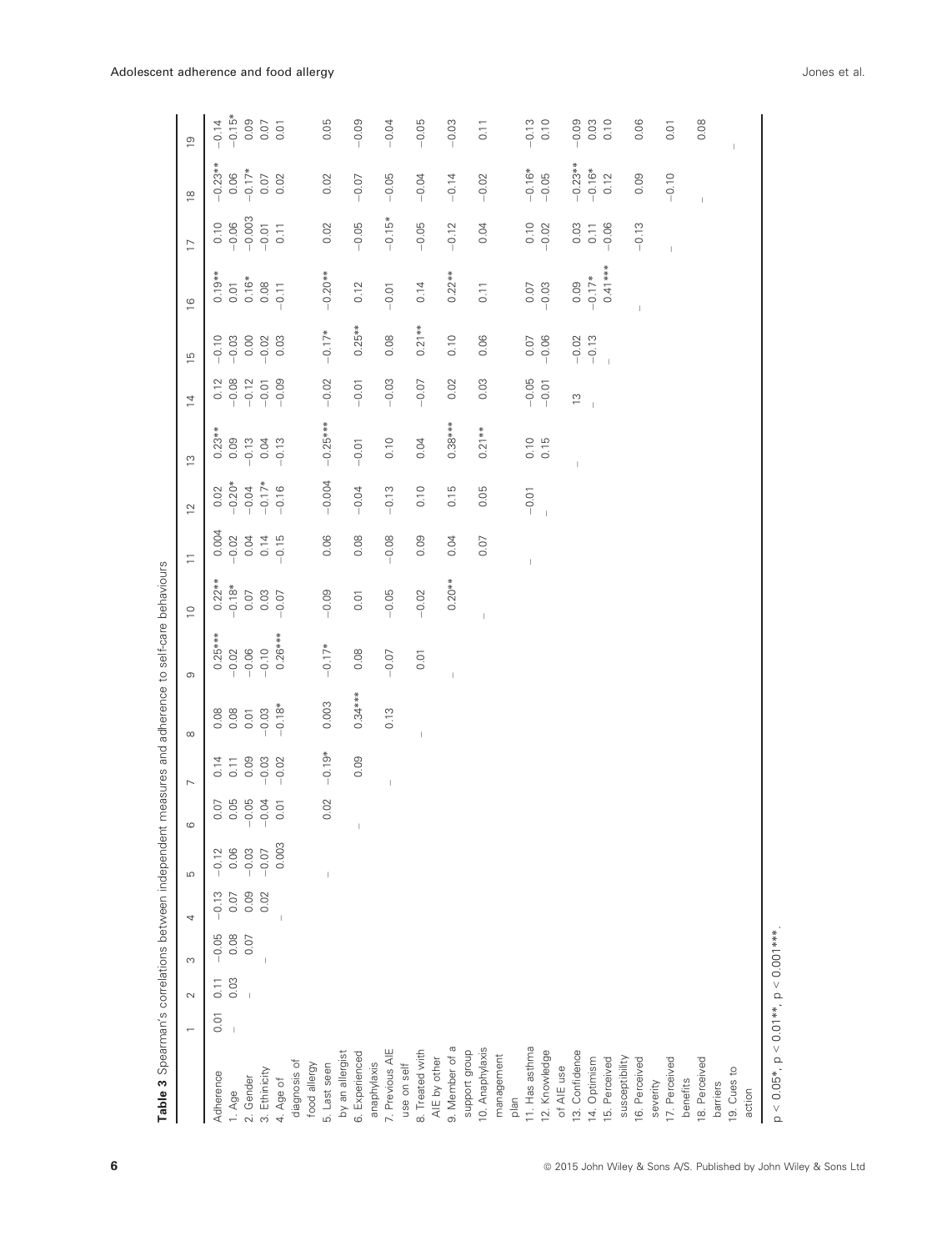|                             |               |          |      | 95% CI for OR |       |
|-----------------------------|---------------|----------|------|---------------|-------|
|                             | $B$ (s.e.)    | Wald     | OR   | Lower         | Upper |
| Explanatory factors         |               |          |      |               |       |
| Member of a support group   | 0.93(0.46)    | $4.17*$  | 2.54 | 1.04          | 6.20  |
| Anaphylaxis management plan | 1.17(0.51)    | $5.20*$  | 3.22 | 1.18          | 8.81  |
| Perceived severity          | 0.21(0.11)    | $4.04*$  | 1.24 | 1.01          | 1.52  |
| Perceived barriers          | $-0.14(0.05)$ | $8.33**$ | 0.87 | 0.79          | 0.96  |

|  |  | <b>Table 4</b> Logistic regression for explanatory variables and adherence to self-care behaviours |  |  |  |  |  |  |  |  |  |
|--|--|----------------------------------------------------------------------------------------------------|--|--|--|--|--|--|--|--|--|
|--|--|----------------------------------------------------------------------------------------------------|--|--|--|--|--|--|--|--|--|

 $R^2 = 0.26$  (Nagelkerke), 0.16 (Cox & Snell). Model  $\gamma^2 = (4, 170) = 28.65$ \*\*\*.

 $p < 0.05$ \*,  $p < 0.01$ \*\*.

larly pertinent to those managing atopic conditions. Perpetuating the belief that lack of knowledge is the problem, and corrective education is the solution risks the development of misguided educational interventions when in fact what we need are more sophisticated interventions that change perceptions and ultimately behaviour.

No guidelines explicitly recommend membership of a patient support group, but our observations may suggest potential benefit that is worthy of further exploration, to ascertain which activities and resources are particularly influential in promoting adherence. It is important to recognise that whilst our data are supportive of patient support groups, causality cannot be concluded given the cross-sectional design of our study. The observed association may arise because the patient's own motivation to join a support group is the same as that which leads them to engage in desirable self-care behaviours. Further research is needed to explore how and why adolescents interact with support groups and what they perceive as the helpful aspects. To establish the true effectiveness of membership would require appropriate evaluation using a randomised trial design.

The anaphylaxis management plans available to our adolescents were knowledge-centric, focussing on correct administration of AIE and which symptoms to identify when deciding to administer. If management plans were more holistic, including ways to overcome specific barriers to managing food allergy, results regarding their effectiveness may be even greater. This is especially pertinent given our findings which suggest that greater barriers to self-care are associated with worse adherence. Understanding these barriers and developing management plans to provide solutions to these are vital to improve self-care behaviours amongst this population and should be the direction for future research. Both patients and health professionals should be involved in the design, content and format of future anaphylaxis management plans, before rigorous randomised trials comparing content of existing management plans with newly designed management plans can be carried out and provide us with much needed robust and prospective evidence for their use.

As well as being the first study to quantify adolescent adherence to self-care behaviours related to food allergy, this study also applied a psychological model, the Health Belief Model to further our understanding of adherence behaviours in this population. However, this exploratory study is not without limitations. The low response rate to the questionnaire (34%) raises concerns over responder bias, but it is comparable with previous published postal surveys amongst adolescents and those with food allergy (37, 38), and our responders and nonresponders were comparable in gender, with only an average difference in age of 6 months. Selection bias may persist especially in regard to other demographics which were not known for non-responders, such as ethnicity. It is reassuring that the respondents were representative of the ethnic diversity found in the City of London from where the majority of participants were recruited. Using self-reporting to measure adherence to self-care behaviours risks overinflated estimates due to social desirability bias. To minimise this, we used anonymised questionnaires which were returned directly to the researcher rather than the clinician. The accuracy of adolescent reported information about childhood events could be challenged. Whilst we encouraged adolescents to complete the questionnaires with parental/guardian assistance, there was no formal assessment of this and adolescents may have poor recall of events from their early childhood. Finally, the generalisability of these findings could be limited as participating adolescents were recruited from specialist paediatric allergy clinics and therefore their disease characteristics may be more severe than those managed with food allergies in primary care.

In conclusion, this study highlights the need to be alert to the high prevalence of low adherence to self-care behaviours amongst adolescents with food allergy. This study has highlighted factors, other than knowledge, that may improve health and wellbeing in the adolescent with food allergy.

# Funding

Brighton and Sussex Medical School – as part of a PhD studentship.

#### **References**

1. Pereira B, Venter C, Grundy J, Clayton B, Arshad SH, Dean T. Prevalence of sensitization to food allergens, reported

adverse reaction to foods, food avoidance, and food hypersensitivity among teenagers. J Allergy Clin Immunol 2005: 116: 884–92.

2. Sicherer SH, Munoz-Furlong A, Sampson HA. Prevalence of peanut and tree nut allergy in the United States determined by a